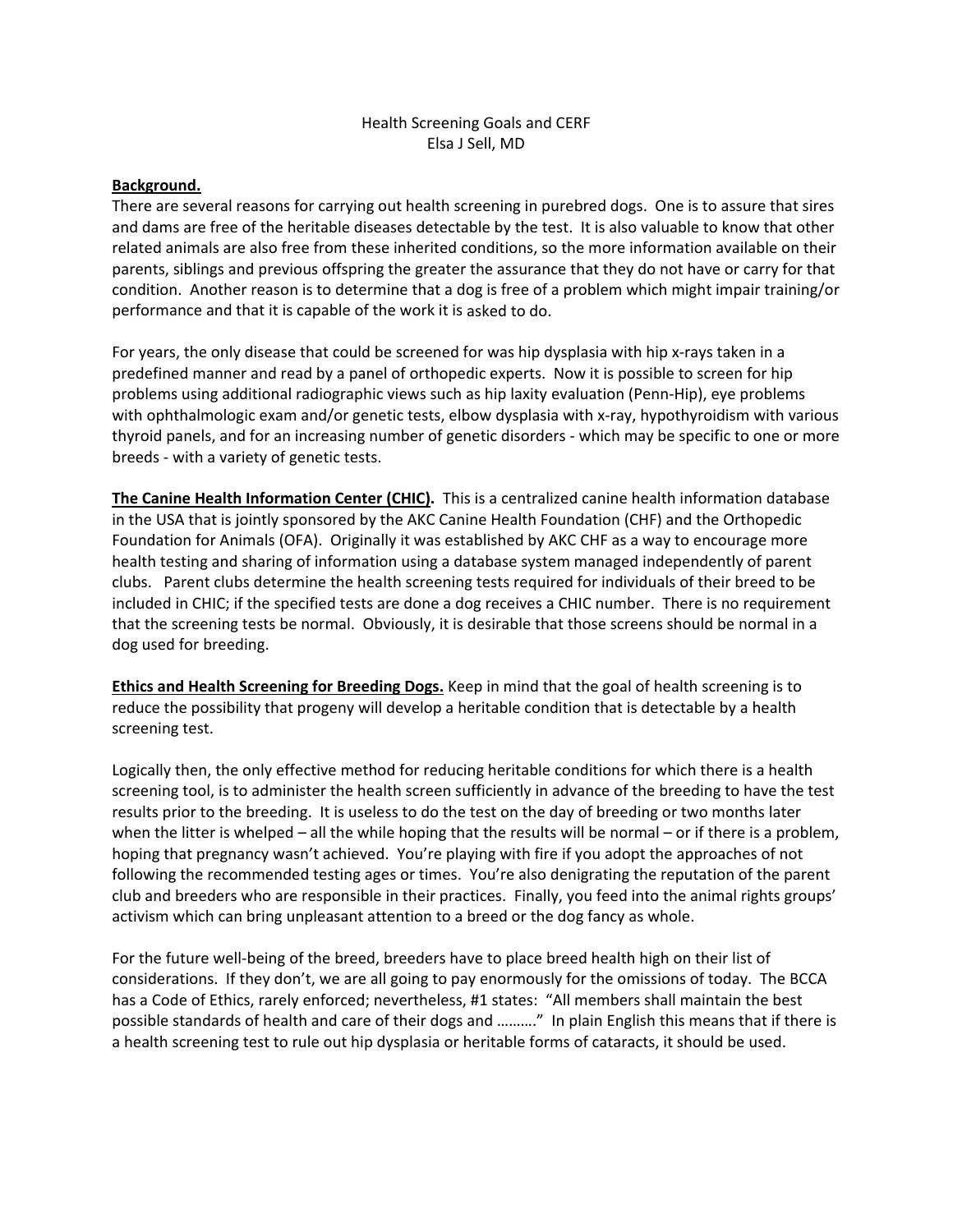# **Bearded Collie Litter Listing.**

Litter listings began in September 1994 first in the BCCA Newsletter (the name of which was changed to Bagpipes in June 1997). Hip clearances for sire and dam were required for the listing starting in September 1997. Copies of preliminary OFA evaluations ‐ acceptable for animals under 2.5 years of age only - and those from other registries besides OFA must accompany the litter listing application. No additional screening tests have been required; although breeders are encouraged to include CERF, thyroid screen, elbow and CHIC information, very few actually do.

**BCCA and CHIC.** In 2000 the BCCA joined CHIC. Parent clubs select the requirements that best meet their needs, and the BCCA board chose screening tests for hips, autoimmune thyroiditis, and eyes with elbow evaluation as optional. Hip and elbow are one time evaluations by either OFA or OVA (Ontario Veterinary College) if performed once a dog passes 24 months of age. Eye screening by the Canine Eye Research Foundation (CERF) is to be done each year until age 5, then every 2 years. Autoimmune thyroiditis screening by an OFA approved lab is to be done each year until age 5, then every 2 years. At present (Feb 26, 2009), 162 Beardies have CHIC numbers. Even with the advent of CHIC and an effort a few years ago to extend required health testing for the litter listing, the number of dogs being tested is disappointing.

### **CERF Screening of Litters Listed in the Bagpipes, 2002‐2008.**

I was curious to see what change in breeder practice regarding health screening would have to occur if the litter listing were to require a current CERF for both sire and dam. A current CERF means a certifiable exam in the prior 12 months. I reviewed all unique Bagpipes' litter listings for 2002‐2008. Sire, dam, and date of birth for each unique litter were recorded. Then the CERF web site was used to determine if the CERF at the time of breeding of a litter was current for 2002‐2004 and the OFA web site was used for the years 2005‐2008. The earlier years' data were reported in the fall 2005 issue of Lighting The Way (BeaCon's biannual newsletter).

History of Litter Numbers. The first graph shows a comparison of the number of AKC registered litters and those in the Bagpipes litter listing.



The reasons for the differences between these two sets of numbers are not known with certainty. Obviously not all breeders are members of the BCCA. Some litters listed though will be registered with the Canadian Kennel Club, and possibly other registries. Other breeders will use other means to advertise their litters than the Bagpipes. Some dogs may have been found dysplastic or lack hip screening by OFA or other approved registries. The latter has been required since September 1997. The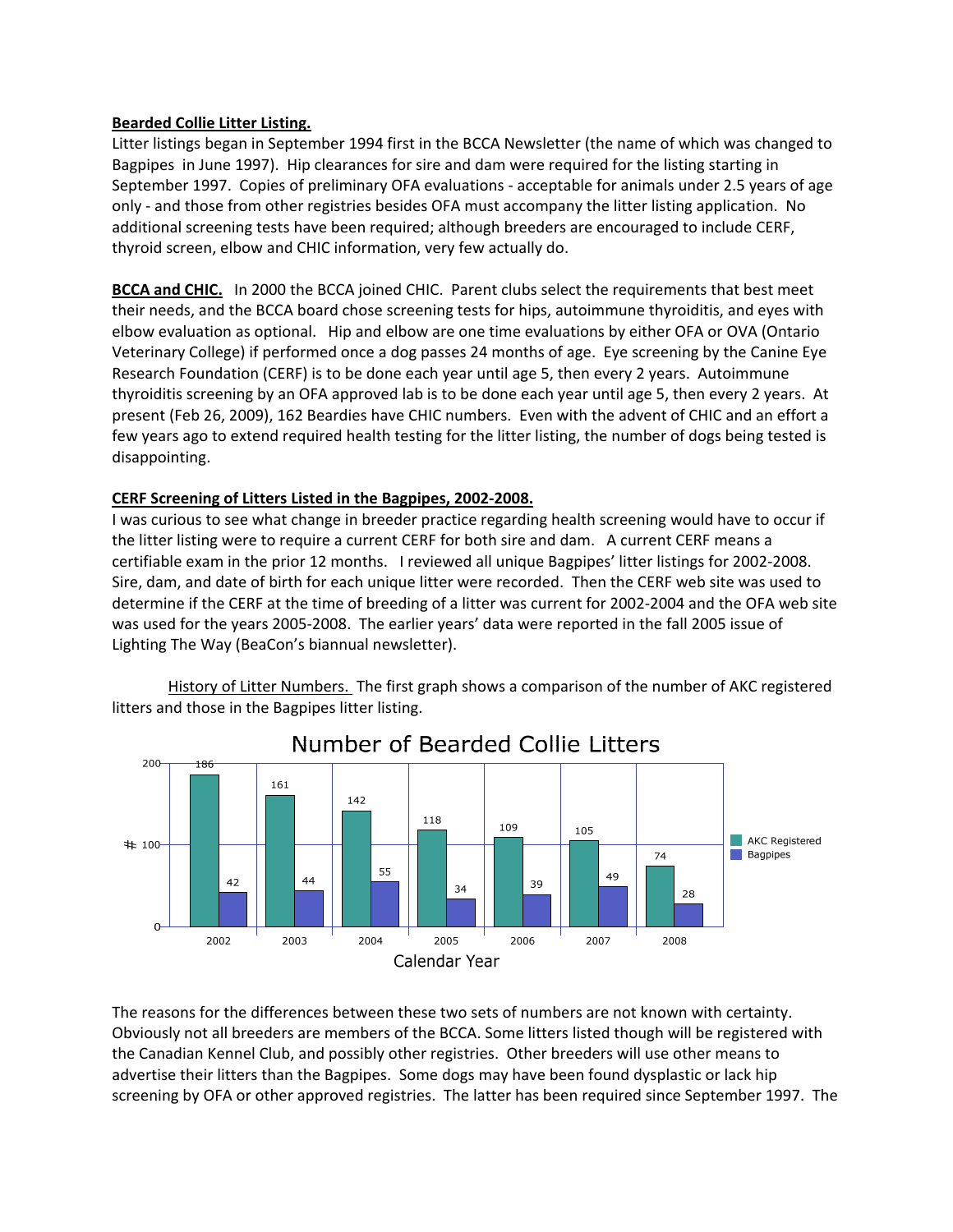old adage that bears repeating is that if you can't find an OFA certificate listed under a dog's name on the OFA web site (www.offa.org), you should wonder why and consider the possibility that x-rays were obtained but showed evidence of dysplasia. You should think this way if you are planning a breeding or buying a puppy from a litter where a sire or dam doesn't have an OFA hip number. There is the outside possibility that there was a name misspelling and OFA couldn't match a name with the AKC registration name. However, conscientious breeders would have found that error and gotten the error corrected. Don't get hoodwinked; ask to see the original certificate. If it is not forthcoming, go elsewhere.

There has been a steady decline in the number of litters, shown to be statistically significant in an article in Lighting the Way in recent years. We should wonder where the decline will lead the breed if the trend continues for another 7 years; will there be any Bearded Collies bred?

# **CERF Evaluations.**

The next graph shows the percentage of litters for which one or both parents had a current CERF – either both sire and dam, or sire only, or dam only. The best result was achieved in 2006 when 33% of the litters had both sire and dam current on CERF.



he remaining pie charts show by year (2005-2008) the number and percent of litters and CERF status for sire and dam. The term outdated CERF refers to CERF done more than 12 months prior to the breeding. Not included in these charts are the cases where CERF was done after the breeding occurred; such evaluations, as mentioned previously, are useless in prevention of heritable eye conditions. Year after year, the most commonly reported heritable eye condition in Bearded Collies is cataracts. This information comes from research reports by CERF from ACVO (American College of Veterinary Ophthalmologists) evaluations on each and every dog that is examined. While not all owners pay the fee to record their dog's status with CERF (and thereby obtaining a certificate) – and certificates are only issued for dogs with eyes free of heritable disorders – all data are sent to CERF and included in the annual report on eye problems in each breed.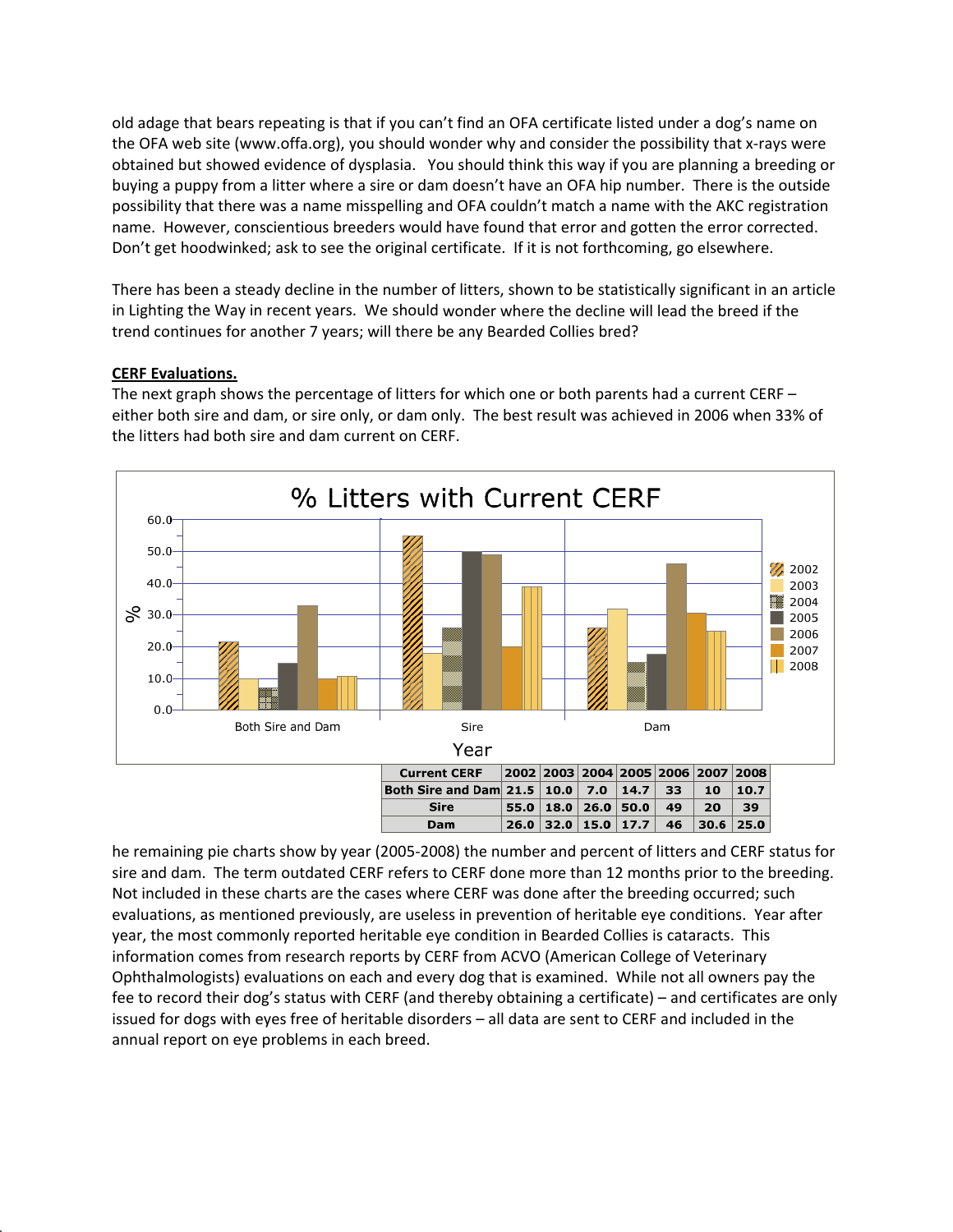